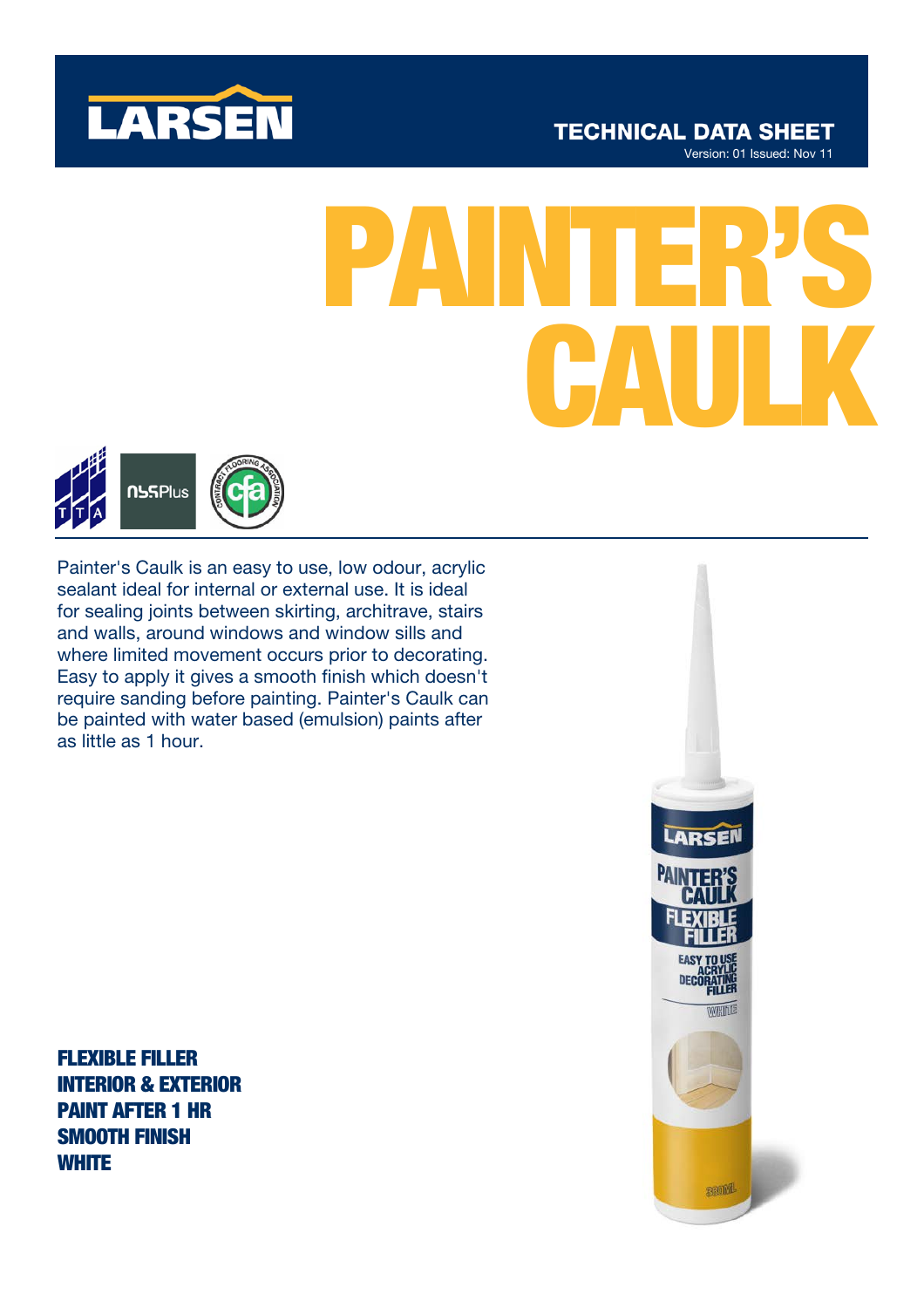

Version: 01 Issued: Nov 11

# TECHNICAL INFORMATION:

| <b>PRODUCT INFORMATION</b>     |                                                                                                      |
|--------------------------------|------------------------------------------------------------------------------------------------------|
| <b>FORM:</b>                   | Paste                                                                                                |
| <b>COLOUR:</b>                 | <b>White</b>                                                                                         |
| <b>MATERIAL:</b>               | Acrylic emulsion filler                                                                              |
| <b>HAZARD INFORMATION:</b>     | Generally non-hazardous in normal use - consult safety datasheet before use                          |
| <b>CLEANING:</b>               | Clean tools, equipment etc. using water.<br>Mechanical means are necessary when the product has set. |
| <b>PACKAGING:</b>              | 310ml and 400ml Silicone Cartridges                                                                  |
| <b>STORAGE CONDITIONS:</b>     | Store in sealed containers in dry conditions, protected from extremes of<br>temperature              |
| <b>SHELF LIFE:</b>             | 12 months in unopened manufacturer's packaging                                                       |
| <b>APPLICATION INFORMATION</b> |                                                                                                      |
| <b>SPECIFIC GRAVITY:</b>       | 1.72 g/ml                                                                                            |
| <b>MOVEMENT:</b>               | $+/-7.5%$                                                                                            |
| <b>SKINNING TIME:</b>          | 5 - 10 min @ $20^{\circ}$ C                                                                          |
| <b>OVERPAINTING:</b>           | Emulsion paints after 1-2hours                                                                       |
| <b>APPLICATION TEMP.:</b>      | $+5$ to $+40^{\circ}$ C                                                                              |
| <b>TEMP. RESISTANCE:</b>       | $-20$ to $+ 70$ <sup>o</sup> C                                                                       |
| <b>HARDNESS SHORE A:</b>       | 40                                                                                                   |
| 100% MODULUS:                  | 0.5 MPa                                                                                              |
| <b>ELONGATION AT BREAK:</b>    | 250%                                                                                                 |
| <b>CLASSIFICATION:</b>         | ISO 11600 F-7.5                                                                                      |
| <b>MAXIMUM JOINT WIDTH:</b>    | $25 \, \text{mm}$                                                                                    |
| <b>COVERAGE:</b>               | <b>Linear Metres / 310ml Cartridge</b><br><b>Joint</b>                                               |
|                                | 8.6<br>6x6mm<br>12x8mm<br>3.2<br>12x20mm<br>1.3                                                      |